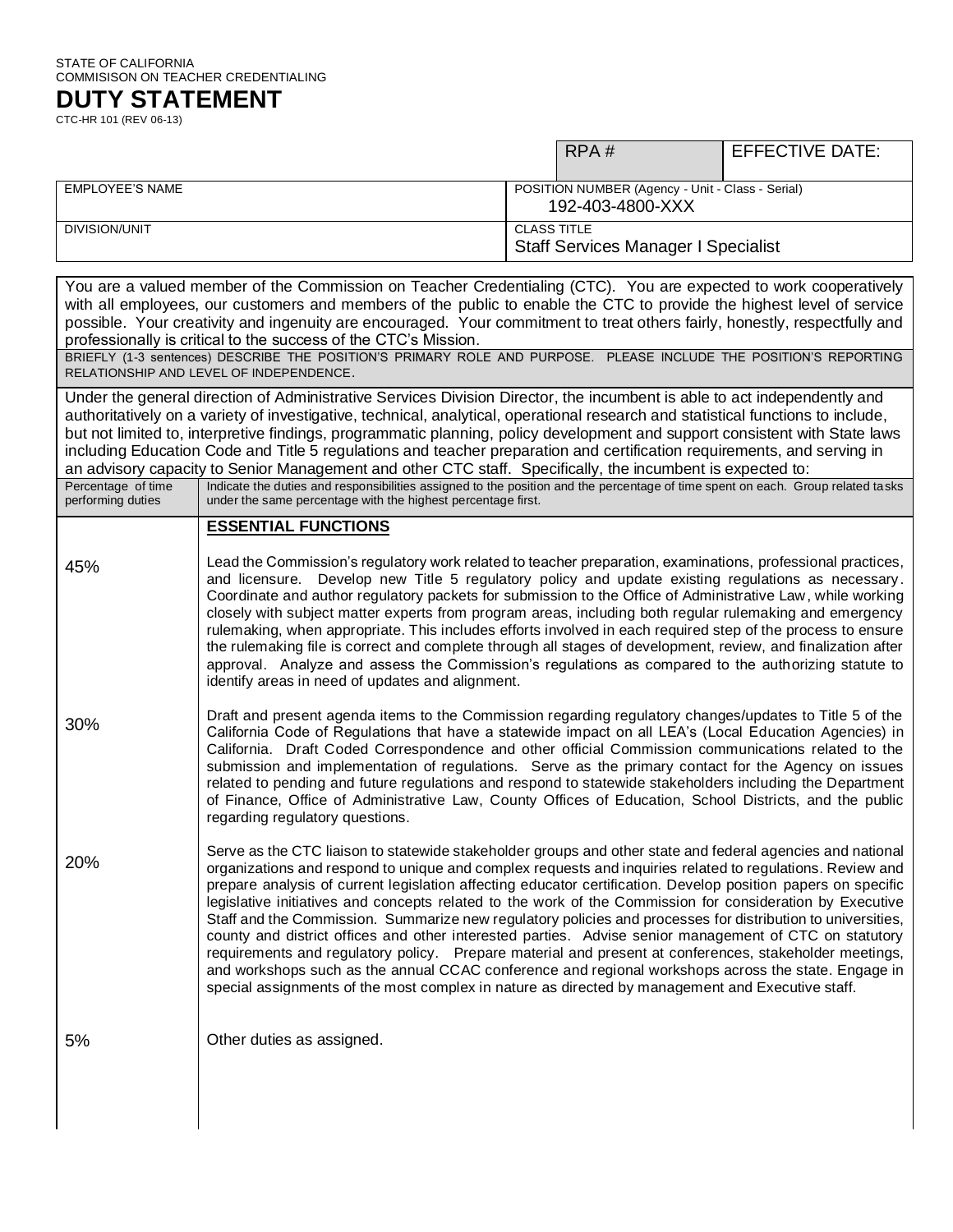# STATE OF CALIFORNIA COMMISISON ON TEACHER CREDENTIALING

**DUTY STATEMENT** CTC-HR 101 (REV 06-13)

## **KNOWLEDGE AND ABILITIES**

#### *Knowledge of*:

Staff Services Manager (SSM) I Specialist will have comprehensive understanding of the activities unique to the Commission's work, have experience working with relevant stakeholder groups, possess substantial working knowledge of California Education Code, Title 5 of the California Code of Regulations, and of policies and procedures which affect teacher credentialing and assignment monitoring in the State of California, have the skills to independently analyze and resolve critical credential and assignment monitoring issues, and be able to develop and evaluate policy alternatives and present ideas and information effectively both orally in writing.

The SSM I Specialist will also have unique skills that combine technical knowledge of education policy, statute, and regulations, an in-depth knowledge of statutory requirements for educator preparation and certification, and excellent oral and written skills. The incumbent will be able to engage in complex policy development that combines substantial historical knowledge of teacher education policies, the Education Code, and Title 5 of the California Code of Regulations.

#### *Ability to*:

The incumbent will also be able to reason logically and creatively and utilize a variety of techniques to resolve complex problems and negotiations; accurately and consistently analyze, interpret and apply Education Code statute and Title 5 regulations; handle multiple assignments simultaneously and meet deadlines; take initiative to find answers/solve problems; and the ability to clearly convey, define and establish Division and Agency positions on sensitive issues and policies and policies.

## **DESIRABLE QUALIFICATIONS**

- Integrity—consistently adheres to his/her duties to execute the mission and responsibilities of the Commission
- Expertise—serves as a subject matter expert
- Teamwork—works collaboratively
- Respect—recognizes the validity of other points of view and treats others with civility
- Problem solving—strives to find creative, practical and effective solutions; diffuse difficult situations with spontaneity, diplomacy and tact
- Knowledge—substantial knowledge of Education Code, Title 5 regulations, and education policy
- Communication—communicate effectively with parties that have divergent ideas or opinions
- Negotiating—ability to provide consultation on sensitive issues that have significant impact on the Division or Agency; able to negotiate and interpret broad application of certification policies that impact stakeholder groups throughout California and the nation
- Leadership--Ability to act independently and commit to a course of appropriate action

#### **SPECIAL PERSONAL CHARACTERISTICS** (optional…if not on the class spec, do not include)

• Requires fingerprint clearance

## **INTERPERSONAL SKILLS** (optional)

- Enthusiastic—eager to share knowledge and promote an optimistic view of challenges
- Self-disciplined—independently adjusts priorities and meets deadlines
- Communication—exemplary oral and written communication skills
- Leadership—strong leadership skills and ability to galvanize divergent interests
- Collaboration—finds value in collaboration and encourages teamwork

## **WORK ENVIRONMENT, PHYSICAL OR MENTAL ABILITIES**

Work Environment:

- Prolonged sitting, use of computers
- Frequent contact with other agency staff, outside stakeholder groups, staff from other agencies, legislative representatives